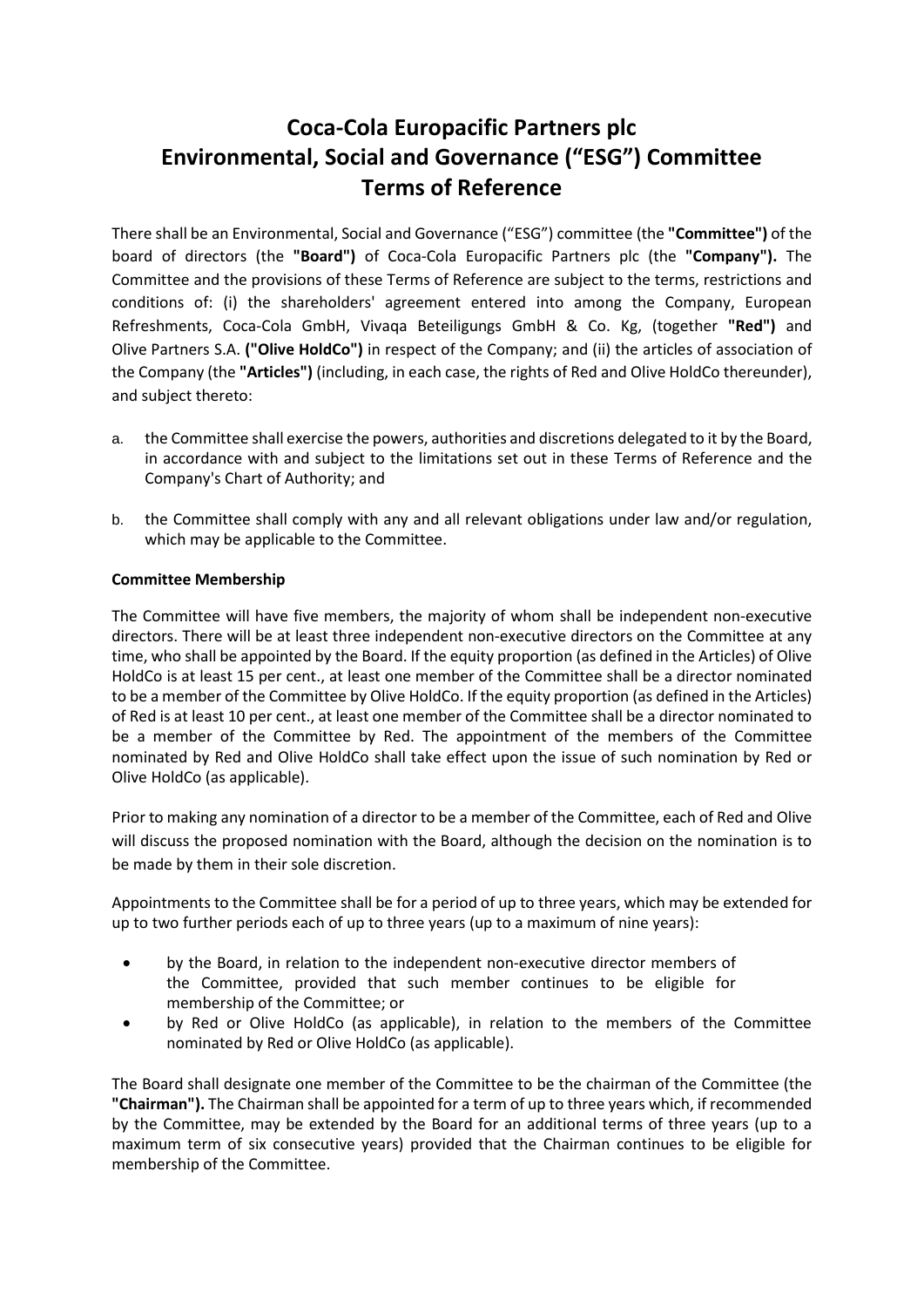### **Purpose, Responsibilities and Authority**

## **1.** *Environmental, Social and Governance ("ESG") Committee Purpose*

- 1.1 The Committee acknowledges the matters within its remit, as set out in the **Environmental, Social and Governance ("ESG") Committee Remit Document** as amended by the Board from time to time ("the **ESG Matters**"). The Committee shall periodically review the ESG Matters and, from time to time, where necessary, make recommendations to the Board on any changes to the Committee's remit that are appropriate to reflect societal, commercial, legal and other developments or changes in the Company's practices.
- 1.2 The Committee will review the risks arising from issues which fall within the scope of the ESG Matters and, where necessary, provide assistance to the Board on the appropriate practices to ensure these risks are managed and mitigated.
- 1.3 The Committee will assist the Board in its the oversight of the Company's conduct with regard to its obligations as a corporate citizen in respect of the issues falling within the scope of the ESG Matters.

## **2.** *Management Presentations*

The Committee will receive presentations by management and others on ESG Matters and the Company's progress and accomplishments on goals on the same and make recommendations to the Board as appropriate.

## **3.** *Environmental, Social and Governance ("ESG")*

The Committee shall review and make recommendations to the Board with respect to the Company's policies, programmes and practices and the impact that the Company's policies, programmes and practices have on issues falling within the scope of the ESG Matters.

### **4.** *Monitor and Review ESG Matters*

The Committee shall identify, analyse, evaluate and monitor issues falling within the scope of the ESG Matters which could affect the Company's business activities or performance, and shall make recommendations to the Board regarding how the Company should respond to these trends, issues and concerns to more effectively achieve its business and goals.

### **5.** *Review of Shareholder Proposals*

The Committee shall review management's position on all shareholder proposals involving issues falling within the scope of the ESG Matters and recommend positions to be taken by the Board.

### **Operations of the Committee**

## **1.** *Schedule of Meetings*

In order to discharge its responsibilities, the Committee shall each year establish a schedule of meetings; additional meetings may be scheduled as required. The Committee shall meet at least three times a year at appropriate intervals and shall hold additional meetings as required.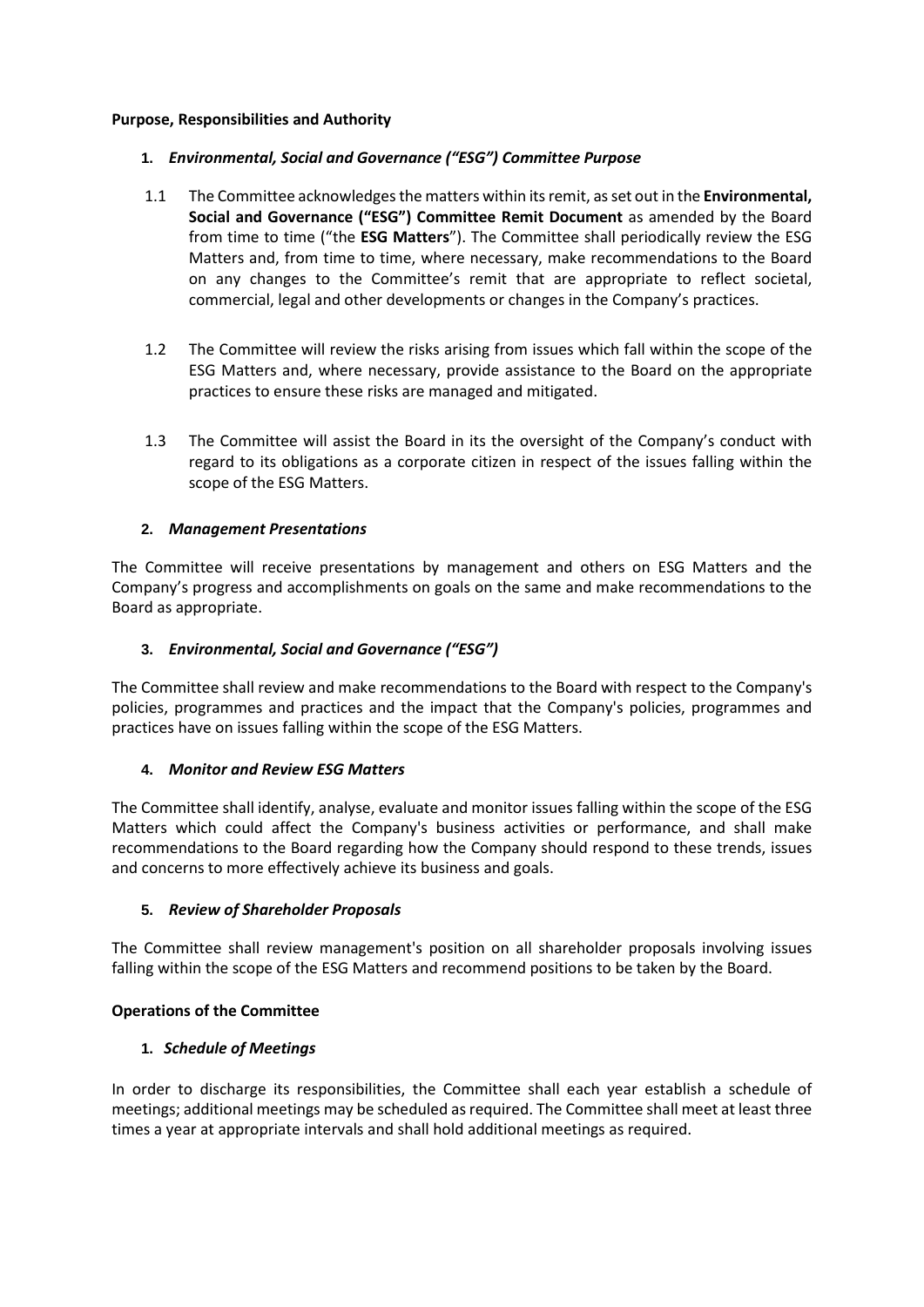## **2.** *Conduct of Meetings*

All determinations of the Committee shall be made either at a meeting duly constituted and held or by a written consent to the actions taken signed by all of the members of the Committee.

## **3.** *Quorum*

The quorum for a meeting of the Committee is:

- a. a sufficient number of independent directors to constitute a majority of the directors present at the meeting;
- b. if Olive Partner S.A.'s equity proportion (as defined in the Articles) is fifteen per cent, or more, at least one director nominated by Olive Partners S.A.; and
- c. if Red's equity proportion (as defined in the Articles) is ten per cent, or more, at least one director nominated by Red.

If a quorum is not present at a Committee meeting within 60 minutes of the time appointed for the start of the meeting, the meeting will be adjourned to the same time and place on the following working day. Notice of any such adjourned meeting shall be given to all Committee members. The quorum for any such reconvened meeting shall be a majority of Committee members.

## **4.** *Documentation and Reports*

The Chairman shall be responsible for establishing the agendas for meetings of the Committee. An agenda, together with materials relating to the subject matter of each meeting, shall be sent to members of the Committee prior to each meeting. Minutes for all meetings of the Committee shall be prepared to document the Committee's discharge of its responsibilities. The minutes shall be circulated in draft form to all Committee members to ensure an accurate final record, shall be approved at the next meeting of the Committee and such minutes shall be distributed periodically to the Board. The Committee shall also make regular written reports to the Board which, when provided to the Board, shall be marked and treated as confidential.

## **5.** *Outside Assistance*

The Committee shall also have authority to obtain advice and assistance from internal or external public affairs and communications, legal, accounting or other advisors.

### **6.** *Self-Assessment*

The Committee shall evaluate its performance on an annual basis and develop criteria for such evaluation. At least annually, these Terms of Reference shall be reviewed and reassessed by the Committee and any proposed changes shall be submitted to the Board for approval; and the Committee shall review and submit to the Board for approval, the proposed revision of any other committee terms of reference of the Company, to ensure that the tasks delegated to such other committees are sufficient to help the Company meet its ESG responsibilities.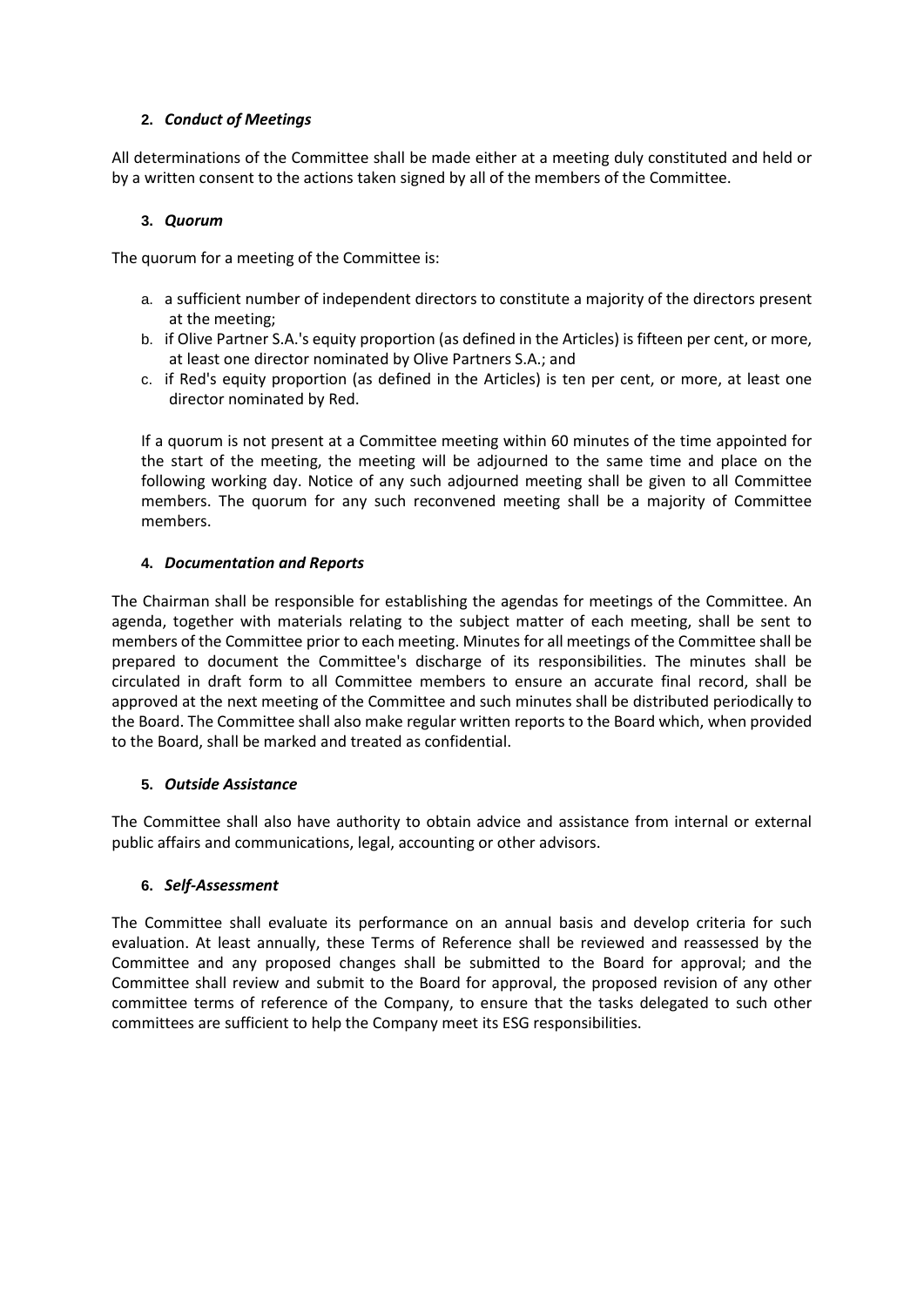## *7. Committee Powers*

These Terms of Reference do not give the Committee the power to take any action which abrogates or has the effect of abrogating the authority of the Board to make any decision affecting the Company, without the consent of:

- if Olive HoldCo's equity proportion (as defined in the Articles) is at least 15 per cent., at least one director nominated by Olive HoldCo; and
- if Red's equity proportion (as defined in the Articles) is at least 10 per cent., at least one director nominated by Red.

Approved on 27 May 2022